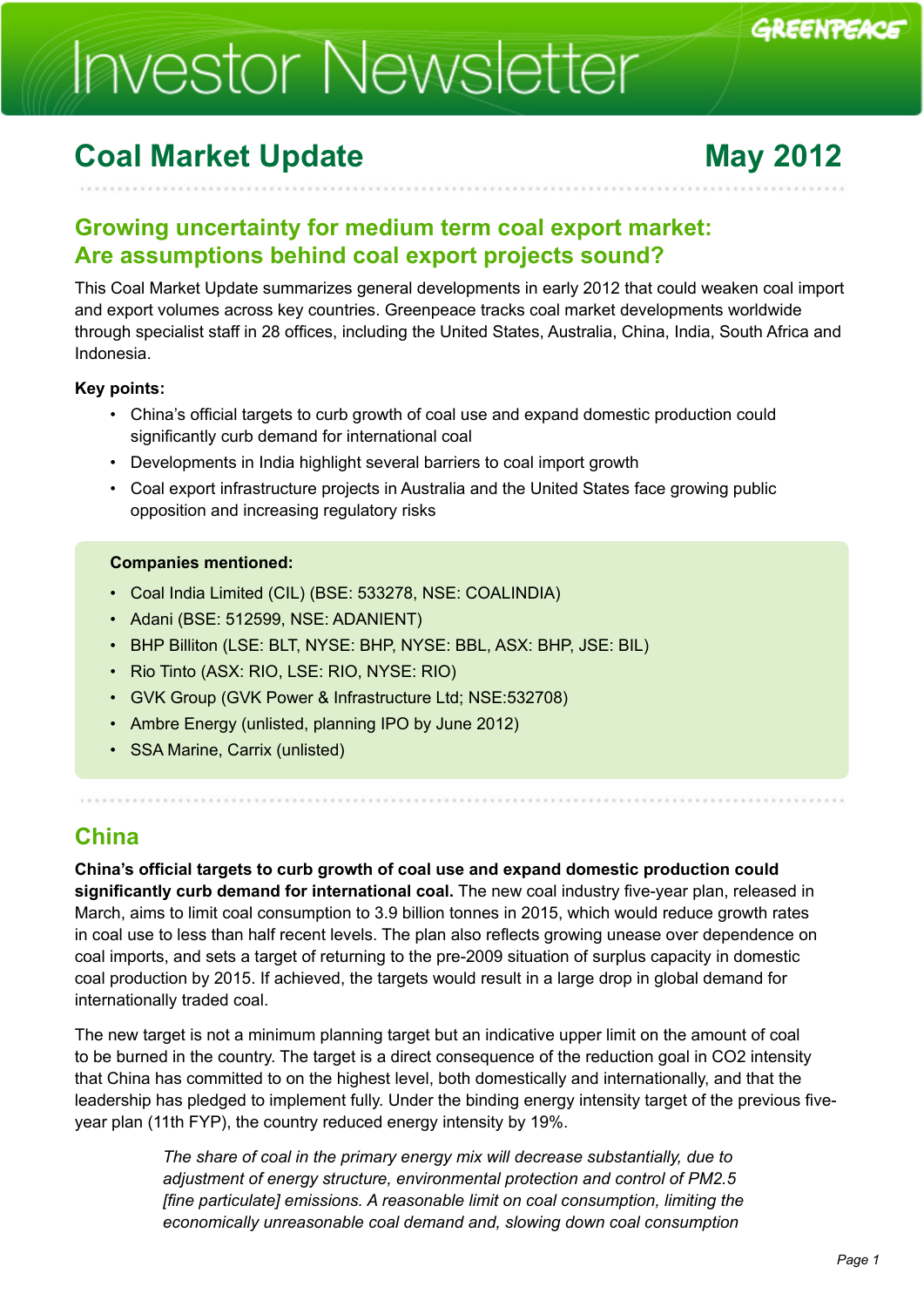# **Investor Newsletter**

## **Coal Market Update <b>May 2012**

GREENPEACE

*growth, is also a prerequisite for the sustainable development of the coal industry; therefore, coal consumption in 2015 should be limited to 3.9 billion tonnes. —* Coal Industry 12th Five-Year Plan, NDRC (translation by Greenpeace)

**Air pollution is causing public uproar and spurring new regulation.** Air pollution from coal-fired power plants is estimated to have killed 160,000 people in 2007. Eastern provinces have experienced intense air pollution episodes during the past year.

New air pollution rules should have a significant impact on coal use: the [OECD estimates that a least](http://www.oecd.org/document/11/0,3746,en_2649_37465_49036555_1_1_1_37465,00.html)[cost strategy](http://www.oecd.org/document/11/0,3746,en_2649_37465_49036555_1_1_1_37465,00.html) for cutting health impacts of air pollution in emerging economies would achieve 50% of the reductions through end-of-pipe emission controls and 50% by changing the energy mix – even if no value is assigned to reducing CO2 emissions. The new coal consumption limit recognizes the massive environmental damage and climate pollution caused by the rapid increase of coal use in China.

**New policies likely to emerge to cut coal demand.** China's new coal consumption target demonstrates the growing willingness of the central government to move away from coal. Implementation of the target will require new policies e.g. integrating compliance with the target into the local governors' performance reviews; provincial caps on total energy use; faster deployment of renewable energy and energy efficiency measures; and increased use of natural gas.

### **India**

**Demand for imported coal in India has stayed below expectations.** Despite a major domestic production shortfall, India's thermal coal imports only rose by [approximately 8 million tonnes](http://www.oecd.org/document/11/0,3746,en_2649_37465_49036555_1_1_1_37465,00.html) in 2011. This was only a quarter of the increase in imports of 32 million tonnes [projected by India's coal ministry](http://in.reuters.com/article/2011/02/03/idINIndia-54617620110203) for the fiscal year.

**The power market in India is helping to put the brakes on import growth.** Importing the quantity of coal needed to meet domestic production shortfalls would require extensive reform of the electricity tariff and tariff collection system in India, which is very difficult politically. Tariffs would need to be raised radically, resulting in renewable energy (and possibly imported gas) becoming more cost competitive as well.

**New contracts are unlikely to boost coal imports.** A Presidential directive issued to Coal India Limited (CIL) on April 3 requires them to sign fuel supply agreements with power producers assuring them that 80% of committed coal will be delivered. This would require CIL to import coal in the event of a shortfall. [However on April 16 it was announced](http://www.reuters.com/article/2012/04/16/coalindia-agreements-idUSL3E8FG8I020120416) that the penalty would only be an average of 0.01% of shortfalls and would not come into effect for three years. The penalty is likely too low to drive import growth. [CIL](http://www.nasdaq.com/article/cil-likely-to-import-10-mt-coal-in-fy13-20120409-00046)  [only plans to import 10 Mt](http://www.nasdaq.com/article/cil-likely-to-import-10-mt-coal-in-fy13-20120409-00046) in FY2012-13, also indicating that the tug-of-war between CIL, government and power producers is unlikely to give a major boost to imports.

### **Australia**

**Abbot Point coal port expansion faces setbacks and new regulatory hurdles.** UNESCO has warned that Australia's mining boom is [putting the iconic Great Barrier Reef at risk.](http://www.guardian.co.uk/environment/2012/mar/06/great-barrier-reef-mining-boom) A Galaxy poll, commissioned by Greenpeace Australia Pacific, found that [76% of Australians were opposed to the development](http://www.whitsundaytimes.com.au/story/2012/03/16/poll-against-port-greenpeace/) at Abbot Point.